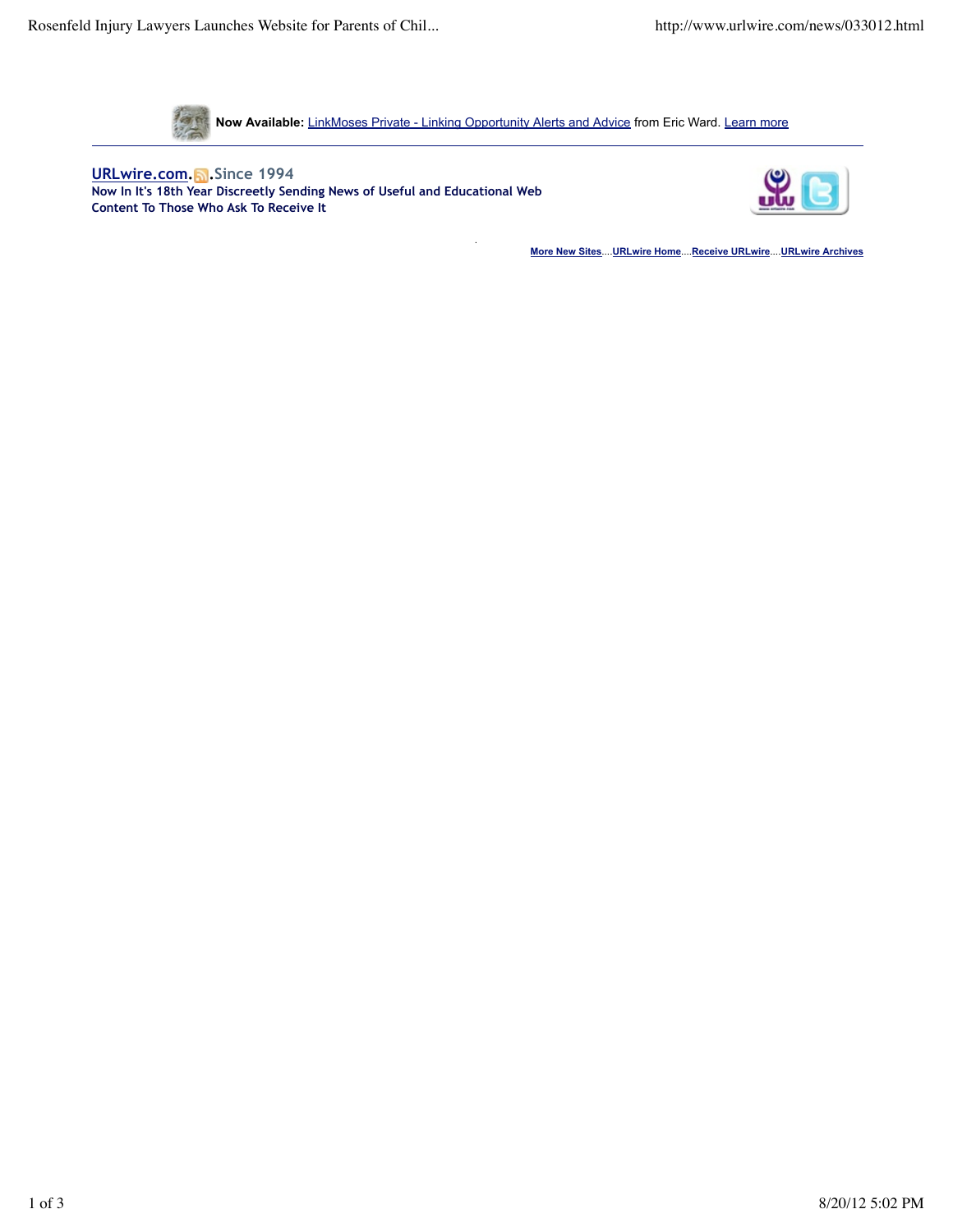Announce Date: March 30, 2012

# **Rosenfeld Injury Lawyers Launches Website for Parents of Children With Cerebral Palsy**



ebral Palsy Lawyers FAQ today o cerebral palsy? **Browner**, Street  $(4, 1)$ 

## tweet the above site!.. ShareThis

Headed by Jonathan Rosenfeld, Rosenfeld Injury Lawyers is a team of seasoned legal professionals who represent children in medical malpractice cases involving the negligence of physicians and hospitals. It is their mission to represent the very young and protect them against those who injure, neglect, or abuse them.

Rosenfeld Injury Lawyers recently launched Cerebral Palsy Lawyers FAQ, a new website devoted to informing parents of children with cerebral palsy of their medical and legal rights following a diagnosis.

When parents first realize their child is going to face a life full of obstacles, it can be very confusing and upsetting. When mixed with the realization that their child's life was forever altered due to a medical error, parents need somewhere to turn to find facts and provide their child with the compensation they deserve.

Cerebral Palsy Lawyers FAQ provides access to accurate, user-friendly, and relevant information with sections of the site devoted to cerebral palsy resources and birth injury news.

Cerebral palsy is a disorder that is caused by abnormalities or injuries of the brain. It affects about 2 to 3 children in 1,000. It can sometimes be attributed to poor physician practices during labor and delivery including loss of oxygen or brain trauma. There is no cure for the disorder, but with the right

treatment, a child's capabilities can be improved.

"We are looking to reach parents of children with cerebral palsy and other birth injuries who need a lawyer they can trust to represent their family," said Jonathan Rosenfeld, an Illinois lawyer with nationwide practice. "Those with birth injuries have the same rights as everyone else, and they deserve to be treated with compassion and respect."

Finding the right lawyer to take on a child's case whose life was altered because of an injury sustained in utero and during the birthing process can change a child's life. Getting the most compensation for an injury can mean having the best treatment options available.

"We hope this site will be a place that parents whose children have cerebral palsy can look to for information and resources. It will be a one-stop shop for parents who are looking to help their children who have cerebral palsy," Rosenfeld said.

Headed by Jonathan Rosenfeld, Rosenfeld Injury Lawyers is a team of seasoned legal professionals who represent children in medical malpractice cases involving the negligence of physicians and hospitals. It is their mission to represent the very young and protect them against those who injure, neglect, or abuse them.

Cerebral Palsy Lawyers FAQ is built on a similar question-and-answer format that has been popularized on Rosenfeld's Bed Sore FAQ, a site containing medical-legal information on the development of bed sores during an admission to nursing home or hospital.

Posted by Eric Ward on 3/30/12 Archived URLwire page: http://www.urlwire.com/news/033012.html





# **Search URLwire archives**

.

## **What is URLwire?**

URLwire is a discreet and highly regarded news service for announcing meritorious web content to the right people.

## **Do Subscribers Trust URLwire?**

"Eric knows quality web content, and he knows how to reach out and publicize it politely, personally, privately. When we receive a new URL/link from Eric, we read it and regularly link to the sites he sends us." --Library of Congress

### **Who else reads URLwire?**

thousands of site reviewers, bloggers, editors, librarians, and others looking for great sites to write about and link to. **Receive URLwire**

### **Announcing your site:**

I only announce useful, unique, or educational web content. **How to announce content**

Newsbots and headline linking services scrape this site announcement.

As needed, stock quote links in URLwire stories are provided courtesy of Google Finance ®

#### **URLwire is published by**

**EricWard.com** Link Building Strategies for Quality Content



## **Is Your Site a Good Fit For Announcement on URLwire?**

Since 1994 URLwire has helped quality web content gain attention, links, and publicity. URLwire was originally established as a private service for librarians to inform them of meritiorious Web content. URLwire now has thousands of editors, writers, and